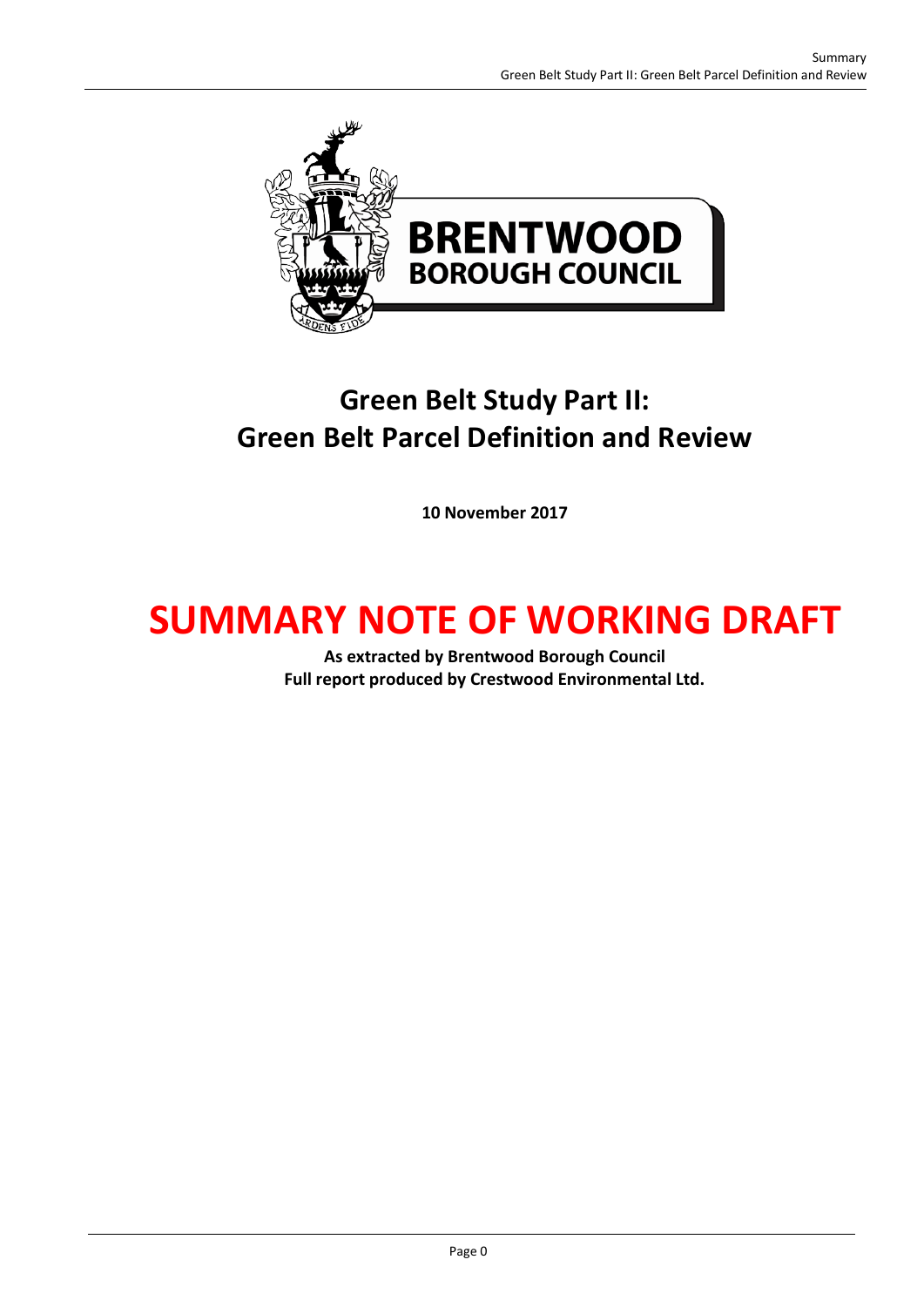## **1. INTRODUCTION**

- 1.1.1 In 2016, following consultation on the 'Draft Local Plan 2013-2033' Brentwood Borough Council (the Council) commissioned Crestwood Environmental Ltd. to undertake a Borough wide Green Belt review to be considered as part of the evidence base to inform the new Local Plan.
- 1.1.2 Overall, the Council has commissioned a series of studies and reports that will form a four part Green Belt evidence base to inform the Brentwood Local Plan 2013 – 2033. All of these studies have evolved over time and comprise:
	- Part 1: Brentwood Green Belt in Context High level historic and functional review of the London Metropolitan Green Belt, and the context against which the Brentwood Local Plan 2013-2033 is being developed;
	- Part 2: Green Belt Parcels Assessment Borough-wide definition and relative assessment of Green Belt parcels against the five purposes of the Green Belt;
	- Part 3: Individual Sites Assessment (HELAA sites, lesser performing GB parcels and other identified sites) – A relative assessment of potential Site Allocations against the five purposes of the Green Belt. This assessment process is split into two sections, the first considering individual sites and the second reflecting on cumulative impacts of potential allocations;
	- Part 4: Partial review of Settlement Boundaries and Green Belt edge focused review of existing settlement boundaries (and associated Green Belt definition) using study evidence.
- 1.1.3 This note provides a summary of emerging findings from the working draft Stage 2: Green Belt Review; as extracted by Brentwood Borough Council from the working draft report produced by Crestwood Environmental Ltd. (November 2017).

#### **THE BRIEF**

1.1.4 The brief is to assess the level of contribution of general land areas (referred to as 'Green Belt Parcels') adjacent to the existing Green Belt boundary within Brentwood Borough, to fulfilling the purposes of the Green Belt on a strategic level to provide sufficient evidence for Brentwood Borough Council to determine preferred Green Belt boundaries and areas in the Local Plan.

## **2. METHODOLOGY AND PROCESS**

#### **GUIDANCE**

2.1.1 There is no definitive method for carrying out an assessment of effects that potential development may have on the purposes of the Green Belt. As such, a bespoke methodology has been designed that is aimed at meeting the requirements of the Brief and is based on other precedent studies published from across the UK.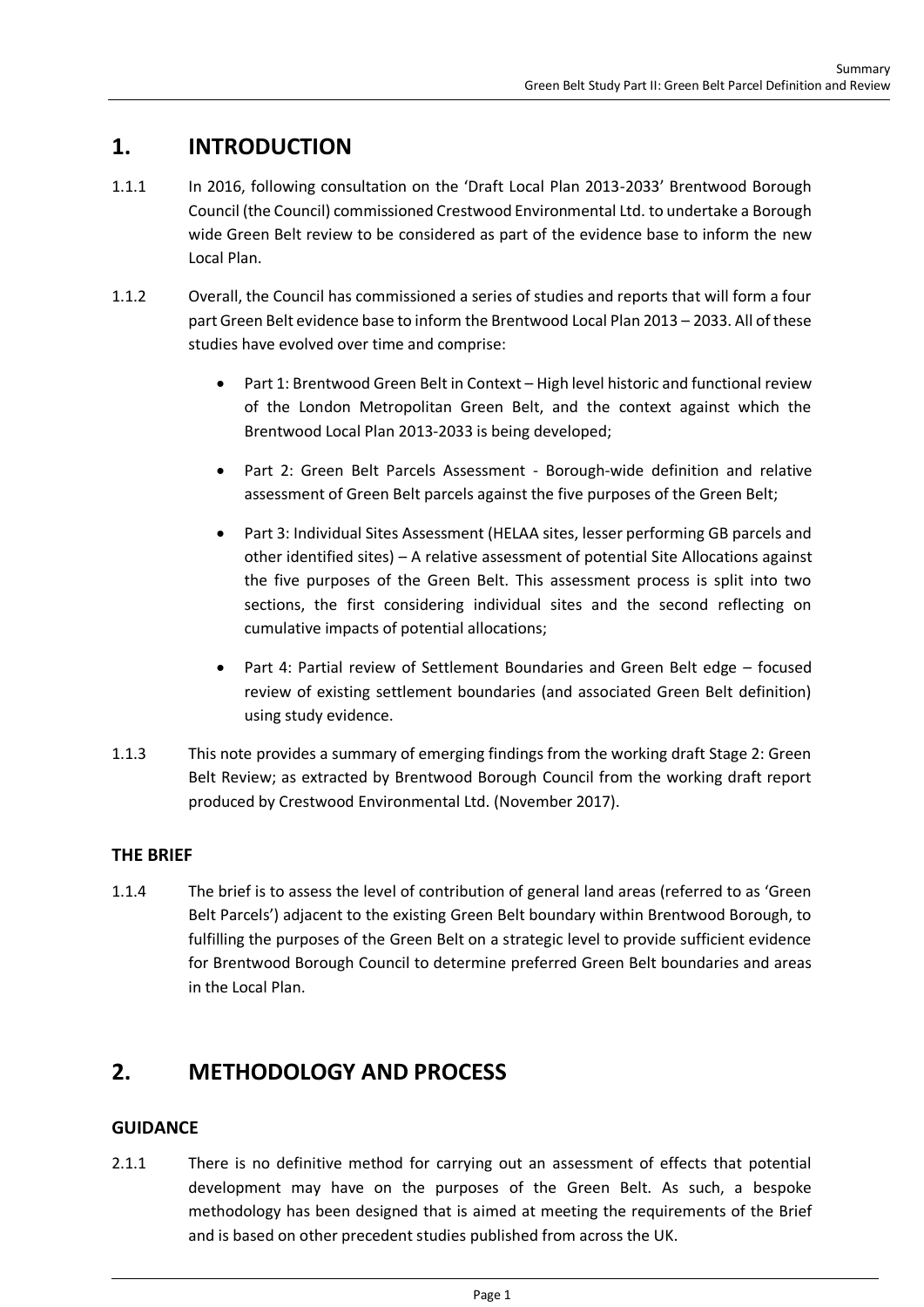2.1.2 As far as practical, the process is periodically reviewed in light of other published methodologies and the outcomes of other local plan reviews and 'Examinations' and will be fed in to the final submission reports.

#### **PROCESS OVERVIEW**

- 2.1.3 As the assessment is intended to be strategic, the methodology and assessment process is intended to be able to be adopted by adjacent authorities and to be used as a basis for further detailed analysis.
- 2.1.4 The Assessment process is undertaken in two main (but iterative) stages:
	- 1. Identifying and assessing Green Belt Parcels; followed by
	- 2. More detailed assessment of sub-Parcels (as appropriate to the findings of stage 1).
- 2.1.5 A systematic process was undertaken, using the stages shown below, in order to complete the assessment:



2.1.6 For the purposes of the parcel assessment, Purpose 5 has not been considered to require detailed or further assessment as it is assumed that all Green Belt land fulfils the purpose and the principle of the Brentwood Local Plan 2013-2033 is that in the first instance all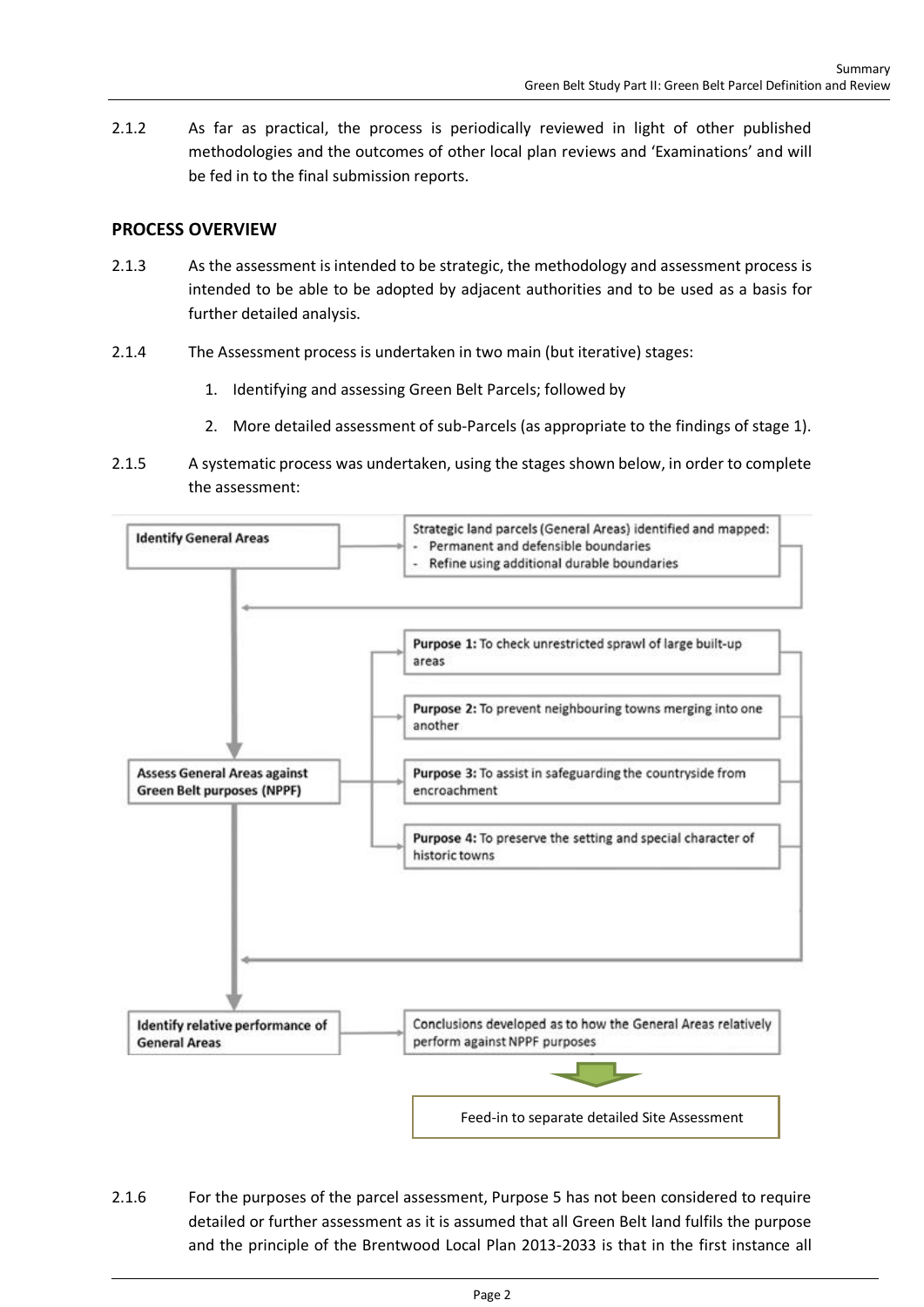development be directed to non-Green Belt land in the first instance, in accordance with national planning policy.

- 2.1.7 The assessment process is undertaken in the following key stages:
	- 1. Determine the precise methodology, criteria and definitions with input from Brentwood Borough Council;
	- 2. Distribute the methodology and approach to the adjacent authorities for comment and discuss at a subsequent stakeholder meeting;
	- 3. Establish the initial broad Green Belt Parcels within Brentwood Borough for assessment;
	- 4. Assess the Green Belt Parcels against set criteria in relation to the purposes of the Green Belt in a way which would allow comparison and inform the parallel individual site assessment (the Part 3 study); and
	- 5. Disseminate the initial results and advise on any further detailed analysis requirements (e.g. refining the Green Belt Parcel size, or splitting into sub-Parcels) and refining the assessment as required.
- 2.1.8 Additionally, the assessment process and parcels will be refined to consider the potential extent of Green Belt parcels beyond the Brentwood Borough Boundary. Whilst Brentwood can only define Green Belt within its own administrative area, in some locations, the land or parcel forms part of a wider area of Green Belt falling between settlements in Brentwood and neighbouring boroughs. It is also the case that in places the existing Brentwood Borough Boundary does not form a defensible Green Belt boundary. Whilst reference may be paid to cross-boundary issues in the initial assessment, this can be reviewed in light of parcel definition where appropriate, immediately outside the Brentwood borough boundary.
- 2.1.9 The final Green Belt Parcel Assessment will account for these considerations in a proportionate way, accounting for any stakeholder engagement with neighbouring authorities, in accordance with requirements under Duty to Cooperate.

#### **IDENTIFICATION OF GREEN BELT PARCELS**

- 2.1.10 Any potential alterations to the Green Belt must be based on a new permanent and defensible boundary; thus, permanent man-made and natural features were selected as the initial basis of criteria for the identification of the Green Belt Parcels. In particular, the boundaries of the general areas were primarily based on the features that were either motorways, A and B Roads, operational railway lines or rivers.
- 2.1.11 Given the extremes of urban and rural found in the study area from the semi-urban fringes to the relatively open countryside, a more flexible approach to the identification of Green Belt Parcels for assessment was necessary. This was achieved through the further division of some Green Belt Parcels using additional durable boundary features such as:
	- Unclassified public roads and private roads;
	- Smaller water features, including streams, canals and other watercourses;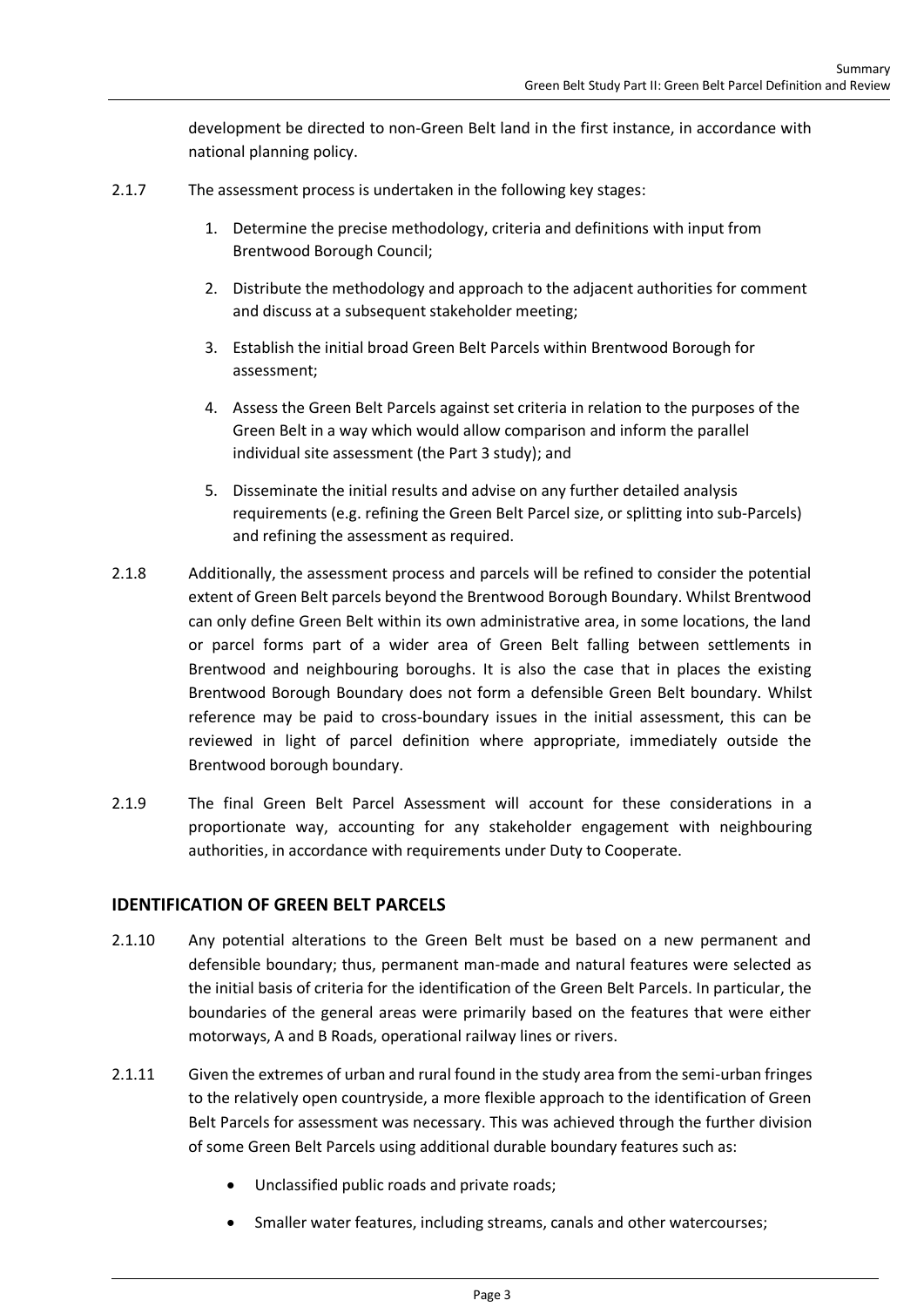- Prominent physical features (e.g. ridgelines);
- Existing development with strongly established, regular or consistent boundaries; and
- Protected woodland or hedgerows.
- 2.1.12 Any Green Belt Parcels whose existing physical boundaries were not considered to be 'permanent and defensible', would be reviewed through the iterative overall process, such that a suitable revision to the Green Belt boundary could be proposed.

#### **DETERMINATION OF THE ASSESSMENT CRITERIA**

- 2.1.13 In order to identify the criteria for assessment, the primary reference point for understanding and interpreting the aims, essential characteristics and purposes of the Green Belt are contained within the National Planning Policy Framework (NPPF) (Department for Communities and Local Government, 2012) and the Replacement Local Plan (Brentwood Borough Council, 25 August 2005 (Adopted)).
- 2.1.14 The NPPF states that '*The fundamental aim of Green Belt policy is to prevent urban sprawl by keeping land permanently open*'.
- 2.1.15 It also states that '*the essential characteristics of Green Belts are their openness and their permanence*'.
- 2.1.16 The NPPF states that the "*Green Belt serves five purposes:*
	- *1. to check the unrestricted sprawl of large built-up areas;*
	- *2. to prevent neighbouring towns merging into one another;*
	- *3. to assist in safeguarding the countryside from encroachment;*
	- *4. to preserve the setting and special character of historic towns; and*
	- 5. to assist in urban regeneration, by encouraging the recycling of derelict and other urban land."
- 2.1.17 The NPPF does not state whether one purpose is more important than another.
- 2.1.18 Paragraph 81 of the NPPF states that *"local planning authorities should plan positively to enhance the beneficial use of the Green Belt, such as looking for opportunities to provide access; to provide opportunities for outdoor sport and recreation; to retain and enhance landscapes, visual amenity and biodiversity; or to improve damaged and derelict land."*
- 2.1.19 'Purpose 5' has not been assessed as it has already been outlined that development will be directed towards land not contained within the Green Belt in the first instance. Development on Green Belt land will only be considered where the strategic priorities of the Borough to accommodate new housing, employment and/or mixed use development land necessitates its release from Green Belt, accounting for all other planning, environmental and strategic considerations.
- 2.1.20 Based on the objectives of and the opportunities provided by the Green Belt, each *purpose* was considered in turn with regard to relevant assessment criteria to establish how well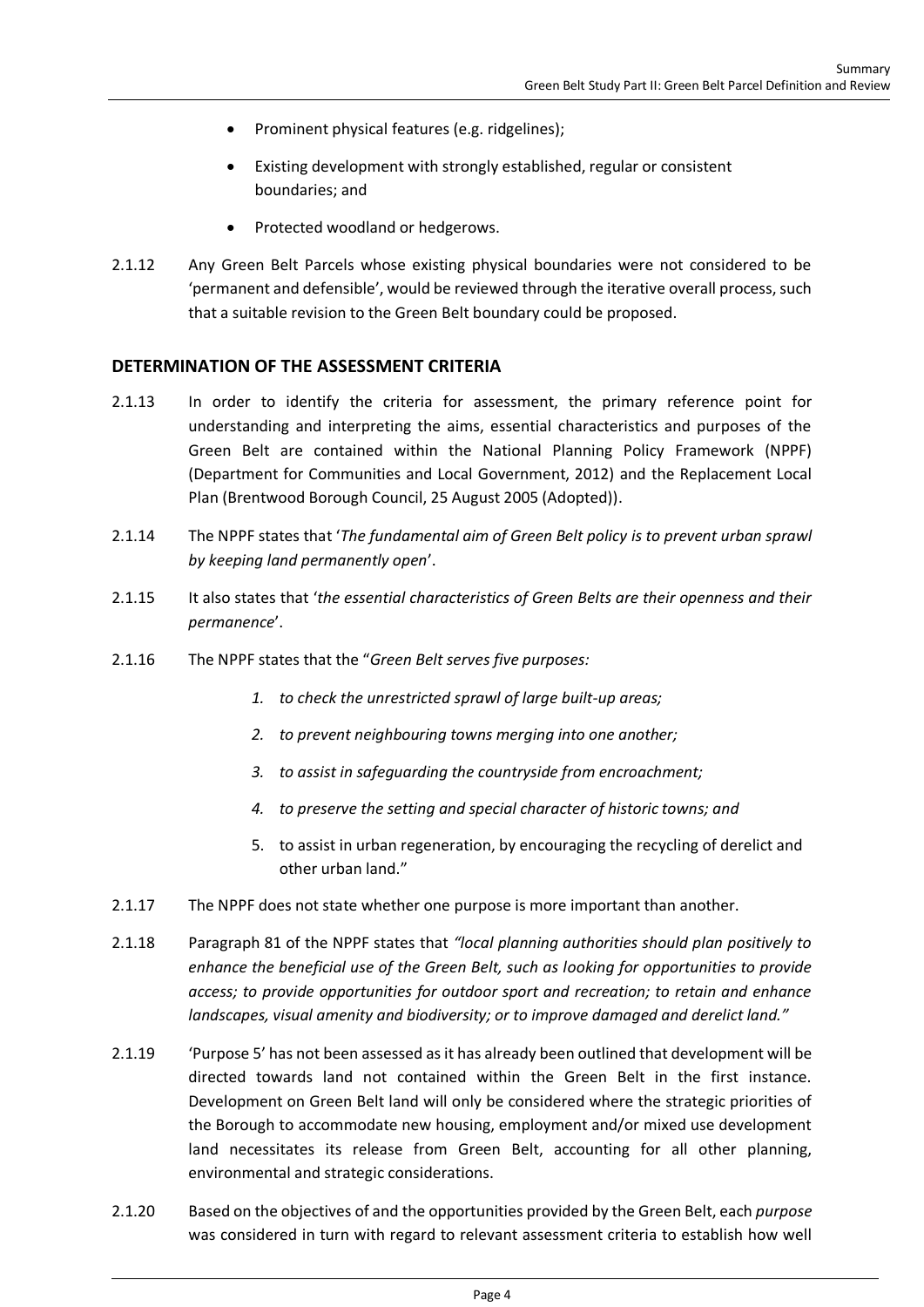the Green Belt Parcels being considered as part of the assessment fulfilled the role of the Green Belt. These criteria are set out below:

**Purpose 1:** To check the unrestricted sprawl of large built-up areas

- 2.1.21 In general terms, a measure for this purpose would be whether a Green Belt Parcel is:
	- Located adjacent to a 'large built up area'; and
	- The degree to which it is contained by built form, the nature of this containment, linkages to the wider Green Belt and the extent to which the edge of the built up area has a strongly defined, regular or consistent boundary

| <b>Definition</b>                      | <b>Description</b>                                                                                                                                                                                                                                                                                             |
|----------------------------------------|----------------------------------------------------------------------------------------------------------------------------------------------------------------------------------------------------------------------------------------------------------------------------------------------------------------|
| Well-<br><b>Contained</b><br>(WC)      | Within a large built-up area.<br>Would constitute 'Infilling'.                                                                                                                                                                                                                                                 |
|                                        | Strong settlement boundaries on most sides of the Green Belt Parcel, in combination with<br>other Strong boundaries.                                                                                                                                                                                           |
|                                        | Limited or no countryside encroachment or interrupted views across the landscape.                                                                                                                                                                                                                              |
| Partly-<br><b>Contained</b><br>(PC)    | At least two boundaries or around half of the Green Belt Parcel boundary abuts a large<br>built-up area without containment, with Weak boundaries on remaining sides of the Green<br>Belt Parcel, or;                                                                                                          |
|                                        | Where a Green Belt parcel clearly abuts a large built up area and the remainder of the<br>parcel is clearly delineated by Strong boundaries.                                                                                                                                                                   |
|                                        | Would form a settlement extension rather than 'infilling'.                                                                                                                                                                                                                                                     |
|                                        | Some countryside encroachment, relative to scale of existing large built up area and some<br>interrupted views across the landscape may occur.                                                                                                                                                                 |
| <b>Not</b><br><b>Contained</b><br>(NC) | Not adjacent to, or would be weakly associated with, existing large built-up area.                                                                                                                                                                                                                             |
|                                        | Substantial physical separation of new settlement/housing/employment/mixed use<br>development from large built up area. Areas separated from the natural edge of a large<br>built-up area by Strong boundary - i.e. would be beyond the pre-existing natural<br>development limits of the large built-up area. |
|                                        | Significant countryside encroachment, both in terms of the physical area and relative to the<br>existing settlement may occur, and in relation to interrupted views across the landscape.                                                                                                                      |

2.1.22 Where there is some overlap in terms of the criteria whereby a Green Belt Parcel does not wholly fall within one criteria definition, multiple criteria may be selected and sound professional judgement used to most appropriately categorise the Green Belt Parcel in relation to Purpose 1.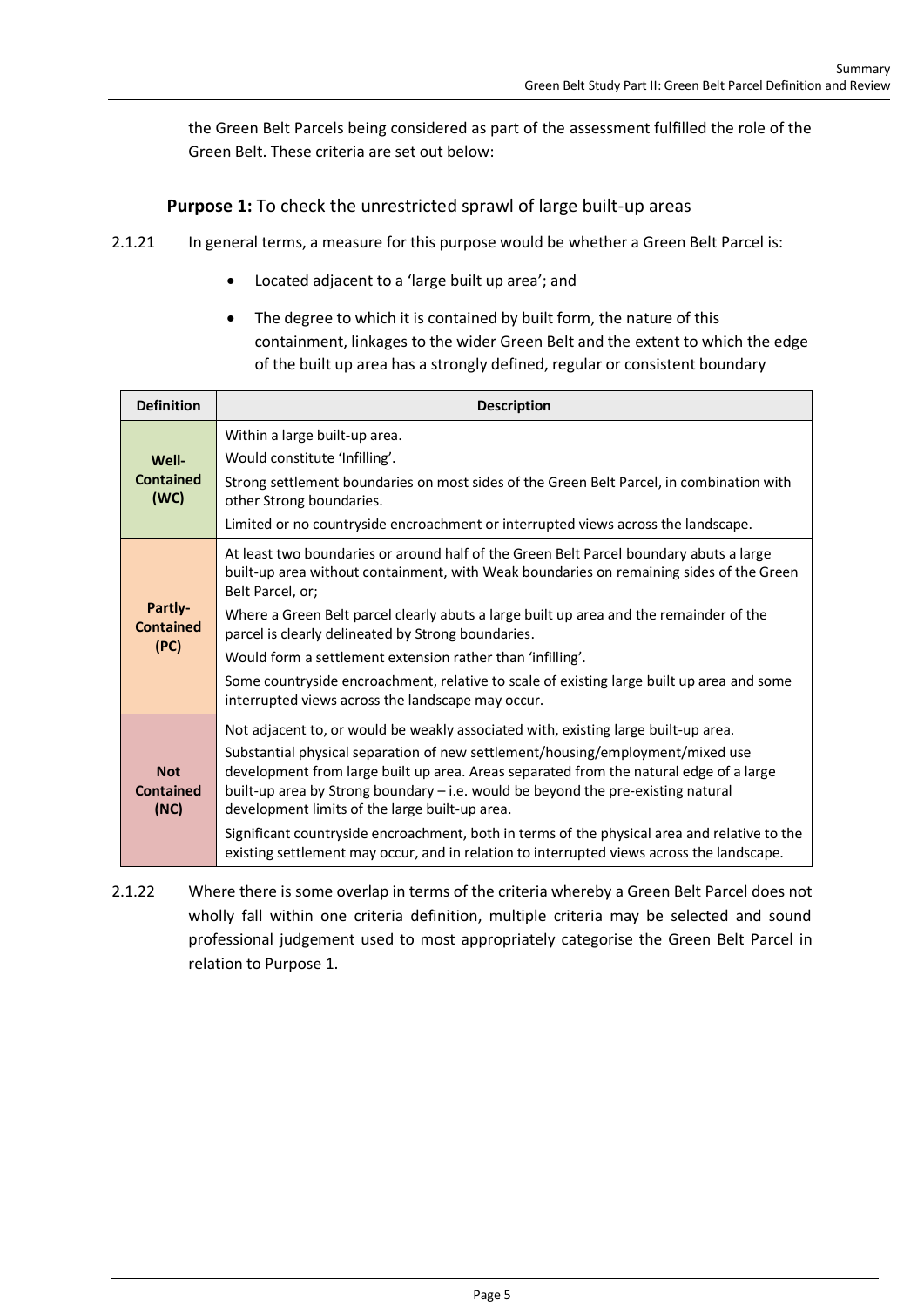#### **Purpose 2:** To prevent neighbouring towns merging in to one another

2.1.23 The main method of assessing the contribution that a Green Belt Parcel makes with regard to fulfilling this purpose relates to the distance between neighbouring towns. The shorter the distance between towns the more susceptible the settlement pattern will be to coalescence through development.

| <b>Definition</b>                                                      | <b>Description</b>                                                                                                                                                                                                                                                                                                                                                                             |
|------------------------------------------------------------------------|------------------------------------------------------------------------------------------------------------------------------------------------------------------------------------------------------------------------------------------------------------------------------------------------------------------------------------------------------------------------------------------------|
| Separation<br><b>Retained (SR)</b>                                     | Where very large countryside gaps exist between towns; no intervisibility.<br>Large number of significant interlying features visually restrict perceived impacts from<br>development.<br>Development will not lead to merging of towns or significantly reduce the countryside                                                                                                                |
|                                                                        | 'gap'.<br>NB: Development may lead to isolated houses becoming part of or closer to the town.                                                                                                                                                                                                                                                                                                  |
| <b>Separation</b><br><b>Reduced, but</b><br><b>Functional</b><br>(SRF) | Significant countryside gaps exist between towns, risk of reduction not significant.<br>Green Belt Parcel development would narrow gap between towns without (visual or<br>physical) merging.<br>Existing interlying barriers can be maintained; scope to mitigate perceived merging of<br>settlements.<br>NB: Development may lead to isolated houses becoming part of or closer to the town. |
| <b>Significant</b><br><b>Separation</b><br><b>Reduction</b><br>(SSR)   | Moderate-sized but important gap between towns, significant reduction of countryside<br>gap.<br>Gap reduction such that potential risk for future town coalescence high.<br>Potential increased visibility between towns.<br>Scope for some limited partial development of the Green Belt Parcel where visual<br>barriers exist without risk of towns merging.                                 |
| <b>Negligible or</b><br><b>No Separation</b><br>(NNS)                  | Green Belt Parcel entirely (or almost) is the gap between two or more towns.<br>Unacceptable physical merging of towns or distance between towns decreased to a very<br>short distance.<br>No or few visual barriers between towns such that development would visually merge<br>settlements.                                                                                                  |
| <b>Not Applicable</b><br>(N/A)                                         | Green Belt Parcel (likely to be small), is contained within an existing town (e.g. infilling)<br>and would not lead to a reduction in the distance between two or more distinct towns.                                                                                                                                                                                                         |

2.1.24 Where there is some overlap in terms of the criteria whereby a Green Belt Parcel does not wholly fall within one criteria definition, multiple criteria may be selected and sound professional judgement used to most appropriately categorise the Green Belt Parcel in relation to Purpose 2.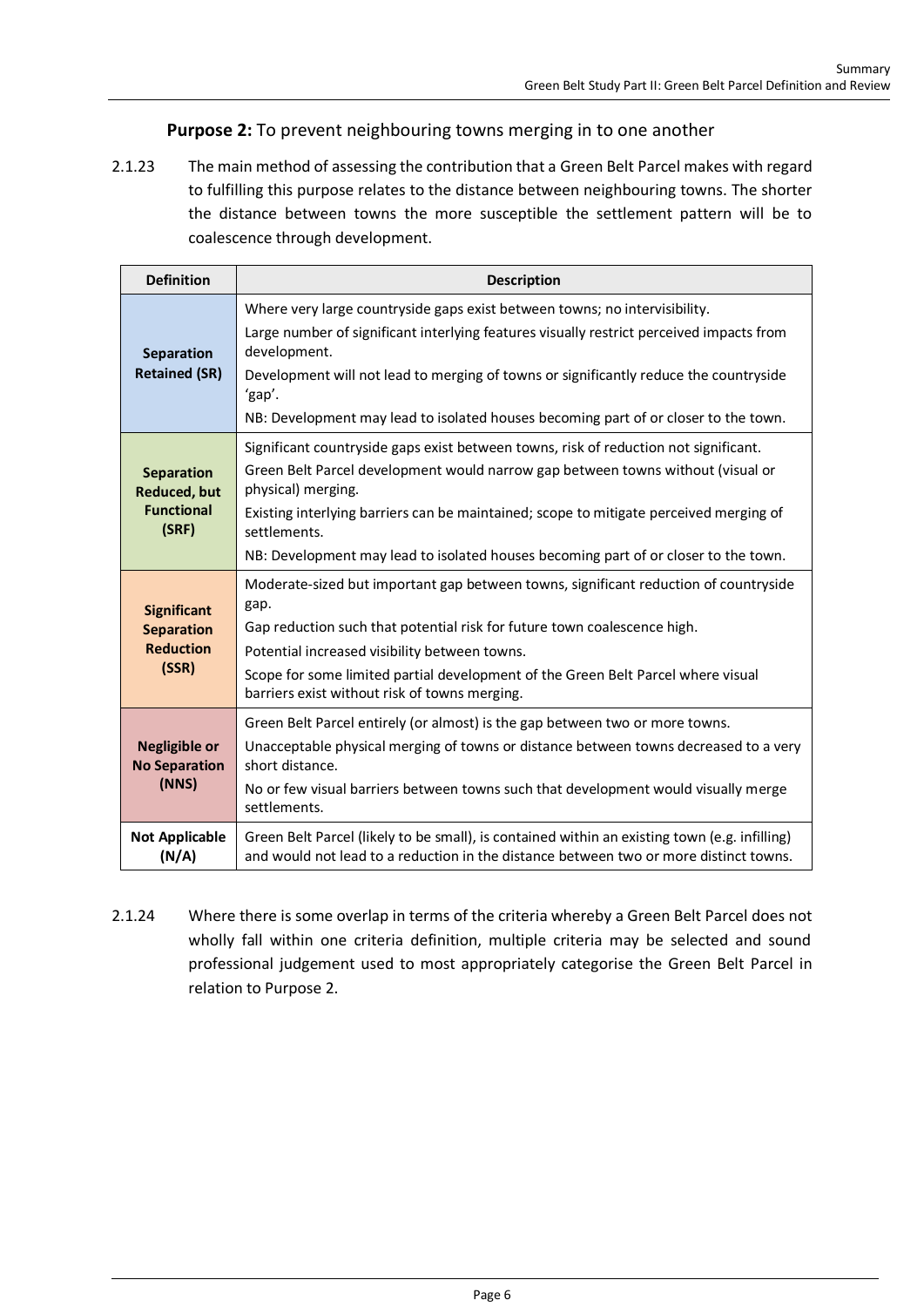#### **Purpose 3:** To assist in safeguarding the countryside from encroachment

- 2.1.25 The primary assessment in relation to Purpose 3 relates to the appropriateness of the land use in relation to what would be considered to be countryside.
- 2.1.26 Whilst the NPPF does not outline what appropriate land uses should be within the countryside and Green Belt, appropriate land uses are considered to be ones which promote access, outdoor sports and recreation and retention and enhancement of the landscape, visual amenity and biodiversity in accordance with the five purposes of the Green Belt. For the purposes of this report, the following land uses, activities or functions are considered to be suitable for the countryside and so loss of these to other development in areas of countryside would be considered to be encroachment:
	- Agriculture.
	- Forestry/Woodland.
	- Dunes.
	- Access (Access land, land with PRoW's, permissive and informal access).
	- Cemeteries.
	- Equine Uses.
	- Parkland.
- Former landfill/mineral sites where used for agriculture, nature and/or recreational uses.
- Nature (nationally/locally designated Sites and non-designated 'wild' sites).
- Outdoor Sport/Recreation/Amenity Space (taken to be open air activities without the need for large build development).
- Open Land occupied by the MoD, e.g. airfields.

| <b>Definition</b>                                       | <b>Description</b>                                                                                                                                                                                                                                  |
|---------------------------------------------------------|-----------------------------------------------------------------------------------------------------------------------------------------------------------------------------------------------------------------------------------------------------|
| <b>Limited</b><br>Countryside<br><b>Functions (LCF)</b> | Green Belt Parcels where the majority of the existing land use is considered an<br><b>inappropriate</b> land use with regard to Green Belt policy and which do not<br>contribute to the functional countryside.<br>Limited or no public access.     |
| <b>Mixed Functions</b><br>within Countryside<br>(MFC)   | Where the Green Belt Parcel contains some appropriate land uses but also some<br><b>inappropriate</b> elements, land use or development and where countryside functions<br>are provided alongside other land-uses.<br>Some public access afforded.  |
| <b>Functional</b><br>Countryside (FC)                   | Green Belt Parcels where the majority of the existing land use is considered an<br>appropriate land use with regard to Green Belt policy and which contribute<br>strongly to the functional countryside.<br>High degree or important public access. |

2.1.27 In general terms, Green Belt Parcels with appropriate countryside land uses may be desirable to be protected from development in order to fulfil the objective of Purpose 3. The purpose of this element of the assessment has not been to rate the quality of the individual landscape elements, just to define whether the land-use and character would change from that considered consistent with functional countryside.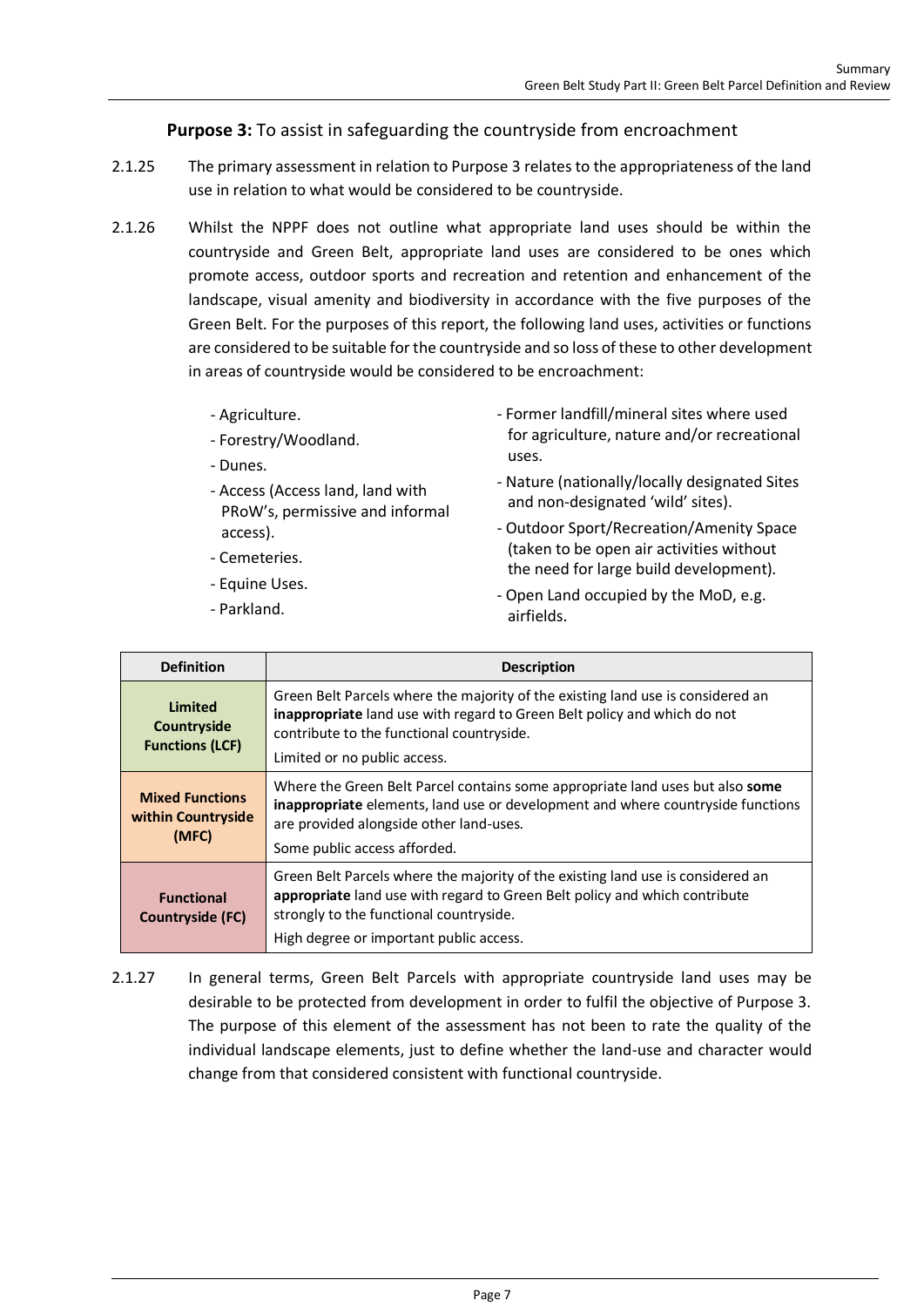#### **Purpose 4:** To preserve the setting and special character of historic towns

- *2.1.28* In the NPPF, Chapter 12: Conserving and enhancing the historic environment states that *"local planning authorities should set out in their Local Plan a positive strategy for the conservation and enjoyment of the historic environment, including heritage assets most at risk through neglect, decay or other threats. In doing so, they should recognise that heritage assets are an irreplaceable resource and conserve them in a manner appropriate to their significance. In developing this strategy, local planning authorities should take into account:*
	- *The desirability of sustaining and enhancing the significance of heritage assets and putting them to viable uses consistent with their conservation;*
	- *The wider social, cultural, economic and environmental benefits that conservation of the historic environment can bring;*
	- *The desirability of new development making a positive contribution to local character and distinctiveness; and*
	- Opportunities to draw on the contribution made by the historic environment to the character of a place."

| <b>Definition</b>                                          | <b>Description</b>                                                                                                                      |
|------------------------------------------------------------|-----------------------------------------------------------------------------------------------------------------------------------------|
| <b>Limited Relationship</b><br>with Historic Town          | The Green Belt Parcel is not adjacent to or is unlikely to affect the setting of a<br>Historic Town.                                    |
| (LRHT)                                                     | There is no or very limited potential for other Conservation (Heritage)<br>Designations to be adversely affected by development.        |
| <b>Moderate</b>                                            | Development of the Green Belt Parcel is close to or could affect the setting of a<br>Historic Town.                                     |
| <b>Relationship with</b><br><b>Historic Town (MRHT)</b>    | There is potential for other Conservation (Heritage) Designations to be adversely<br>affected by development, e.g. a Conservation Area. |
| <b>Strong Relationship</b><br>with Historic Town<br>(SRHT) | The Green Belt Parcel is adjacent to or will affect the setting of a Historic Town.                                                     |

As such Green Belt Parcels were categorised as indicated below: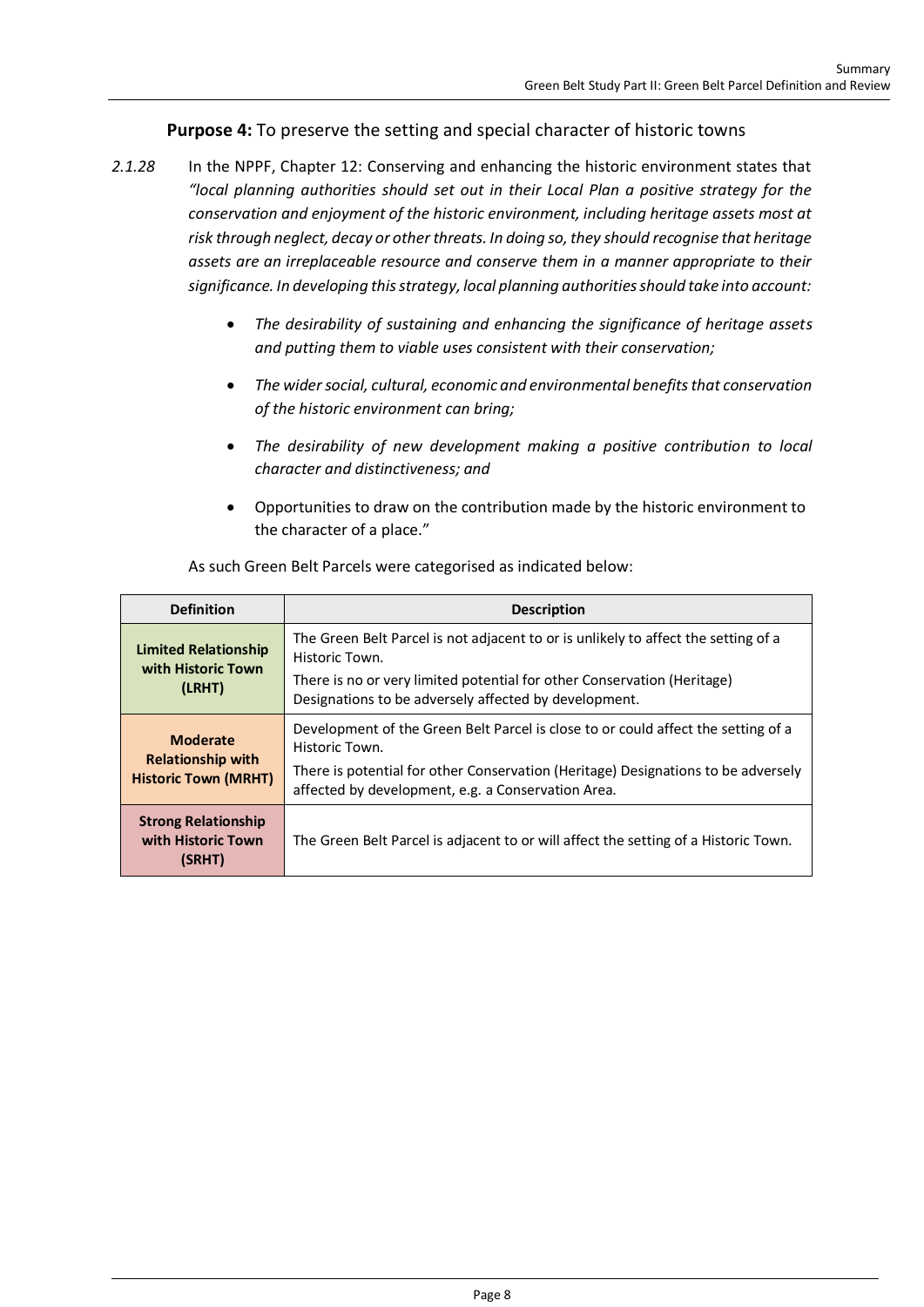#### **Overall Assessment Rating**

2.1.29 An overall contribution of the Parcel to the Purposes of the Green Belt is given at the bottom of each summary sheet, rated Low through to High – where the higher the rating the greater the contribution of the Parcel in terms of fulfilling the Purposes of the Green Belt. The overall rating is not intended to convey whether the land is valuable Green Belt land or not, it is an overall rating to indicate to what relative extent each Site fulfils the assessed four Purposes of the Green Belt, to allow a comparison between the Parcels to be made. In terms of assessing the suitability of built development within a Parcel, further consideration would need to be given to the strength of each individual Green Belt purpose to the particular locality. Table 6 below outlines the overall rating criteria used.

| <b>Assessment Rating</b> | <b>Overall Assessment Description</b>                                                                                                                                                                                 |
|--------------------------|-----------------------------------------------------------------------------------------------------------------------------------------------------------------------------------------------------------------------|
|                          | Parcel currently fulfils few Purposes of the Green Belt or fulfils a number of<br>Purposes to a limited level and development of the Parcel will not significantly<br>affect its contribution to Green Belt Purposes. |
| Low                      | No more than one High assessment level received, where Purpose 2 is not<br>currently fulfilled at all (e.g. development would constitute infilling within a town)<br>and other Purposes limited to a Low level; or    |
|                          | One Purpose is assessed to Moderate level and all other Purposes are limited to a<br>Low level.                                                                                                                       |
|                          | Intermediate/borderline assessment between Low and Moderate.                                                                                                                                                          |
|                          | Generally, no more than one Green Belt Purpose is assessed to a High level, with<br>all other Purposes limited to a Low level; or                                                                                     |
|                          | Up to two Purposes assessed to a Moderate level and two Purposes I to a Low<br>Level.                                                                                                                                 |
| Low - Moderate           |                                                                                                                                                                                                                       |
|                          | Development of the Parcel will Moderately affects the Parcel's contributions to<br>the Purposes of the Green Belt.                                                                                                    |
|                          | Three, or all, Green Belt Purposes assessed to a Moderate level; or                                                                                                                                                   |
| <b>Moderate</b>          | One Purpose of the Green Belt is assessed to a High level and at least two<br>Purposes are assessed to a Moderate Level; or                                                                                           |
|                          | Two Purposes are assessed to a High level and the other two Purposes limited to a<br>Low level.                                                                                                                       |
| <b>Moderate - High</b>   | Intermediate/borderline assessment between Moderate and High.                                                                                                                                                         |
|                          | Where two Purposes of the Green Belt are assessed to a High level and no more<br>than one Purpose is assessed to a Moderate level (with the other Purpose being<br>limited to a Low level).                           |
|                          | Generally, development of the Parcel will significantly affect the Parcel's                                                                                                                                           |
|                          | contribution to the Purposes of the Green Belt.                                                                                                                                                                       |
| <b>High</b>              | At least three Purposes of the Green Belt have been assessed to a High level, or<br>where two purposes are assessed at a High level (with another purpose assessed                                                    |
|                          | at a Moderate level) and professional judgement has been used in the overall                                                                                                                                          |
|                          | assessment rating by virtue of Parcel scale, locality and 'borderline' assessment<br>results.                                                                                                                         |

*Table 1 Overall Assessment Rating*